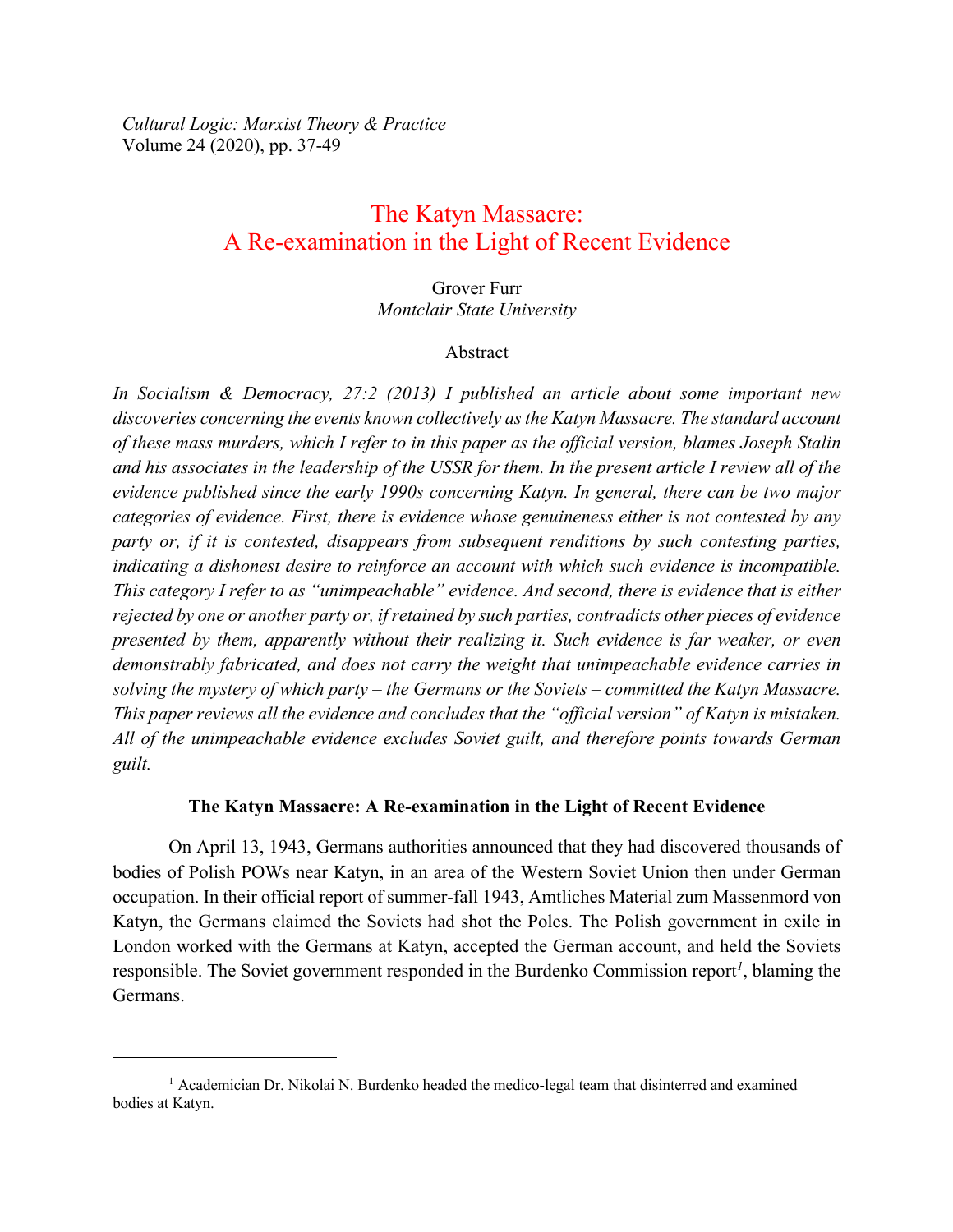During the war and for a few years afterwards the Western Allies acknowledged German guilt. But once the Cold War got under way, the Allies quickly adopted the German version, now upheld by anticommunist Polish émigrés. In 1952, the U.S. Congress formed the Madden Commission, which took testimony and issued seven volumes of materials blaming the Soviets.<sup>2</sup> This situation -- the West and Polish anticommunists blaming the Soviets, the Soviets blaming the Germans -- continued until the last years of the USSR.

On March 22, 1989, in a note to the Central Committee of the Communist Party of the Soviet Union, Soviet Foreign Minister Eduard Shevardnadze, Valentin Falin, Director of the International Department of the CPSU, and Vladimir Kriuchkov, Chairman of the KGB, urged the Soviet leadership to admit Soviet – i.e. Stalin's -- guilt.<sup>3</sup>

However, as we know today, they possessed no *evidence* of Soviet guilt. The lack of any evidence, other than the documents in "Closed Packet No. 1," that the Soviets shot the Poles is clear from the "List of Documents with Sources" in Cienciala (2007), 356-363. Gorbachev himself claims that he did not know of the documents from "Closed Packet No. 1" (see below) until "the waning days of the Soviet government" – that is, sometime in 1991.<sup>4</sup>

On April 13, 1990, Soviet President Gorbachev gave to Polish President Jaruzelski the lists of Polish POWs transferred from three camps at Kozel'sk, Ostashkov, and Starobel'sk.<sup>5</sup> However, none of these documents say anything about the Soviets killing the Polish POWs.

On October 14, 1992, the Russian government made public the contents of "Closed Packet No. 1,<sup>16</sup> documents purporting to record decisions by the Soviet Politburo to execute the Polish prisoners. If genuine, these documents would seem to establish Soviet guilt beyond reasonable doubt.<sup>7</sup> Since that time this, the "Soviets-did-it" version of Katyn -- or, as I will call it, the "official version" -- is the only account that is tolerated in academic and public discourse.

<sup>2</sup> The Katyn Forest Massacre. Hearings before the Select Committee to Conduct An Investigation of the Facts, Evidence, and Circumstances of the Katyn Forest Massacre. Eighty-Second Congress, First Session. Washington, DC: U.S. Government Printing Office, 1951-1952. 7 Parts. (Madden Commission)

<sup>&</sup>lt;sup>3</sup> Cienciala 247. See footnote 7 for the full reference to this book.

<sup>&</sup>lt;sup>4</sup> "Hiding of Stalin's Files Denied by Gorbachev." The New York Times October 16, 1992, p. A6.

<sup>5</sup> Cienciala 252. These lists are published in Jędrzej Tucholski. Mord w Katyniu: Kozielsk, Ostaszków, Starobielsk. Lista ofiar. Warszawa: Instztut Wydawniczy Pax, 1991.

<sup>6</sup> Cienciala 256.

<sup>7</sup> The documents of "Closed Packet No. 1" themselves:

http://katyn.ru/index.php?go=Pages&in=view&id=6 Also published by Rusarchives, the archival service of the Russian Federation: \_ http://rusarchives.ru/publication/katyn/spisok.shtml (04.10.19 – no longer online – use Web Archive: https://web.archive.org/web/20100501230126/http://rusarchives.ru/publication/katyn/spisok.shtml See also Celestine Bohlen, "Russian Files Show Stalin Ordered Massacre of 20,000 Poles." The New York Times October 15, 1992, p. A1.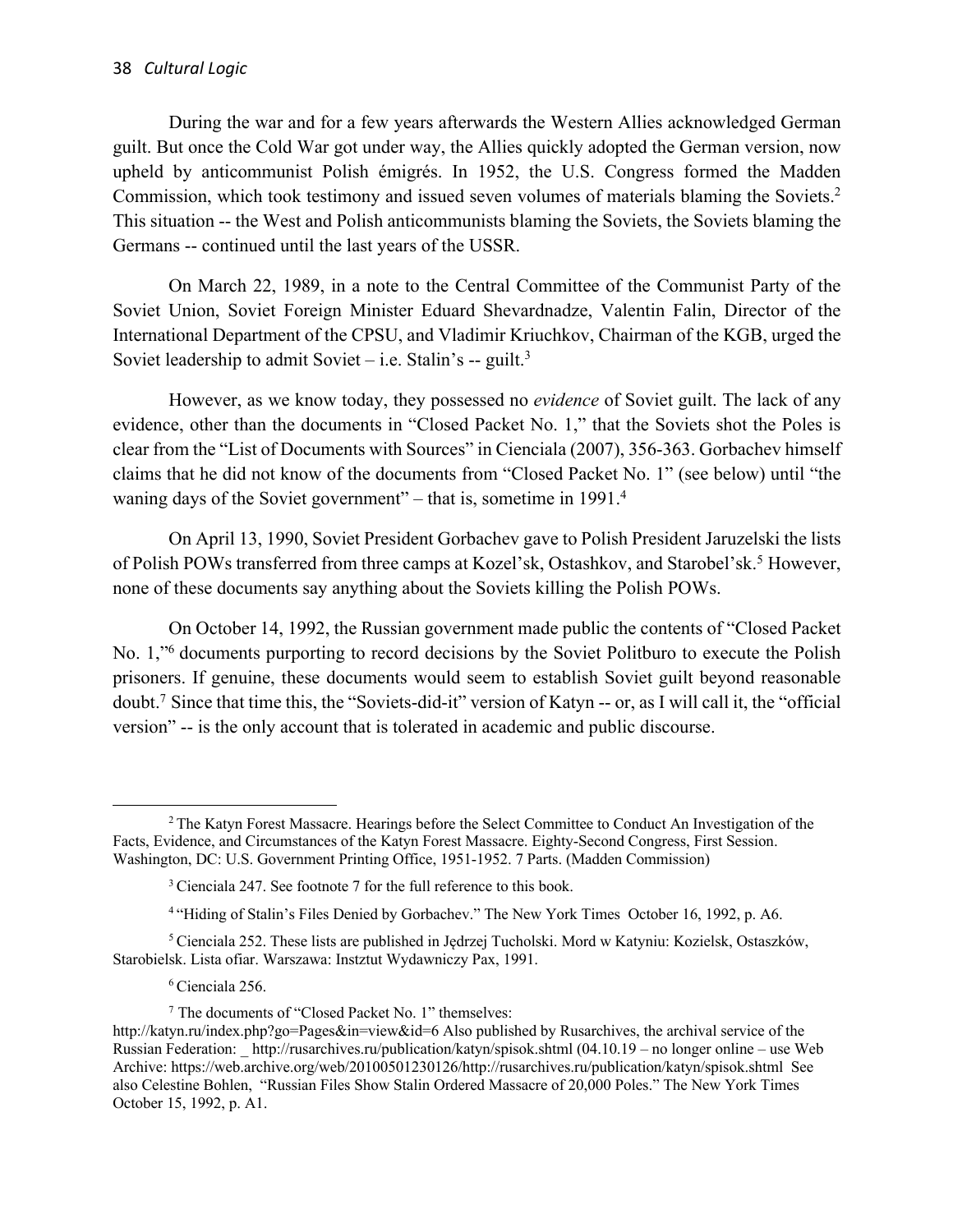In this article I will briefly review the developments in Katyn evidence that have appeared since 1992. *All* of this evidence points towards German, not Soviet, guilt.

It is important to note that all of this evidence is circumstantial evidence. No single piece or unit of evidence is unequivocal. When viewed individually, in isolation from the whole concatenation of evidence, any piece of evidence can be accounted for in multiple ways. The explanatory power of circumstantial evidence is revealed when multiple pieces of evidence can all be accounted for by only one hypothesis, one single explanatory narrative.<sup>8</sup>

I begin by noting the publication of the two books that are widely considered the definitive accounts of the "official version": by Sanford (2005), and Cienciala et al. (2007).<sup>9</sup>

1994, March 24: István Déak's letter to the *New York Review of Books* titled "Reply to George Thuroczy," concerning Dr. Ferenc Orsós.<sup>10</sup> Orsós was chosen by the Germans to head the international team of forensic medical experts at Katyn that was designed to lend an air of scientific objectivity to the German account. Déak exposes Orsós as pro-German, a confirmed fascist and anti-Semite.

Sanford acknowledges that Orsós was pro-German and anti-Semitic, but dismisses this as "irrelevant." (174) Cienciala merely says he "escaped to the West." (526 n. 298) Orsós testified before the Madden Commission, which took no notice of his pro-Nazi bias.<sup>11</sup>

2006, December 12: The Russian translation of Frantisek Hájek, *Dúkazy Katynské* ("Katyn Evidence") is published in a dual-language version, thus making Hájek's book, published in Prague in 1946 in the Czech language and very hard to find, available to a wider audience (there is no English translation).<sup>12</sup> One of the experts brought to Katyn by the Germans, Hájek strongly denounced the German report after the war and insisted that the Germans, not the Soviets, had shot the Poles.

<sup>&</sup>lt;sup>8</sup> "A popular misconception is that circumstantial evidence is less valid or less important than direct evidence… In practice, circumstantial evidence can have an advantage over direct evidence in that it can come from multiple sources that check and reinforce each other." "Circumstantial Evidence," Wikipedia, at http://en.wikipedia.org/wiki/Circumstantial\_evidence#Validity\_of\_circumstantial\_evidence (Accessed October 16, 2020.)

<sup>9</sup> George Sanford, Katyn and the Soviet Massacre of 1940: Truth, Justice and Memory (BASEES / Routledge Series on Russian and East European Studies). London, UK: Routledge, 2009 (2005) Anna M. Cienciala, Natalia Sergeevna Lebedeva, Wojciech Materski. Katyn: A Crime Without Punishment. New Haven & London: Yale University Press, 2007.

<sup>10</sup> At https://www.nybooks.com/articles/1994/03/24/misjudgment-at-nuremberg-2/

 $<sup>11</sup>$  Madden Commission hearings, vol. 5, pages 1597-1615. But there is evidence that even Orsós privately</sup> admitted that the Germans killed the Poles. It is cited in Vladimir Abarinov, Katynskii labirint (Moscow: Novosti, 1991), 125-6. Abarinov himself believes the Soviets were guilty; see the "Radio Liberty" interview with him of April 8, 2010, at https://www.svoboda.org/a/2006708.html

<sup>12</sup> At http://katynbooks.narod.ru/hajek/Hajek\_rus\_cz.html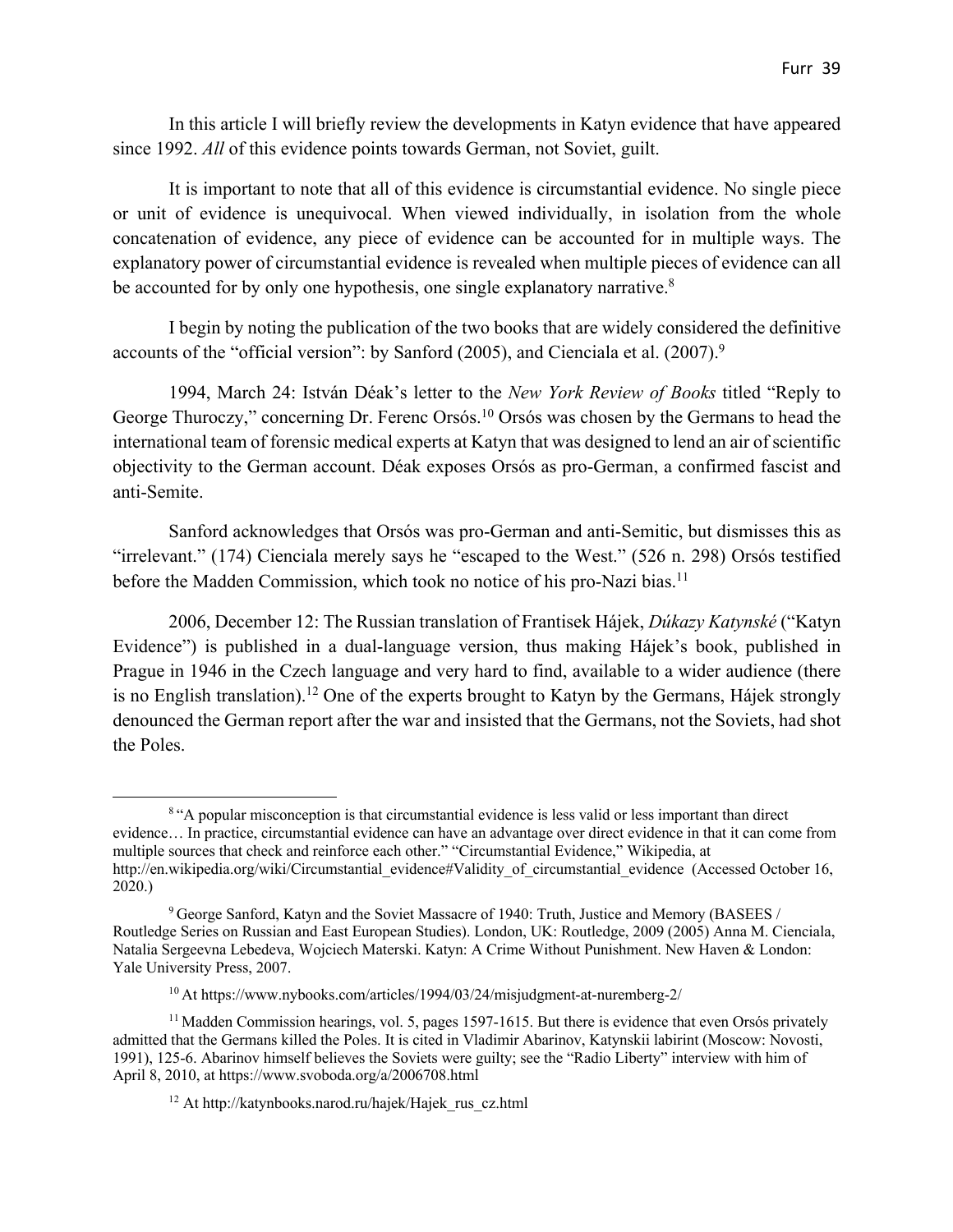Sanford claimed Hájek was "pressurized" (206) into retracting his signature on the German report. But Sanford has no evidence to support this statement. It appears that he made this claim because Hájek rejects the "official version." Cienciala does not mention Hájek at all.

Hájek's book was published in Czechoslovakia before communists controlled the government. Hájek confirmed this account at Nuremberg, from where he could easily have defected to the West, but did not. Instead, he wrote yet another article denouncing the German report in *Pravda* on March 12, 1952.13

2010, May 27: Valentin Sakharov, "German documents about exhumation and identification of the victims of Katyn (1943)."<sup>14</sup> A professor at Moscow State University, Sakharov quotes an archival document, a July 1943 account by Soviet partisans in the Smolensk area stating that the Germans were fabricating evidence at Katyn. The partisan report, written before the German Report, when no one knew that Katyn would become a famous event, mentions the German fabrications only in passing. A photographic reproduction of this Soviet partisan account, obtained from GANISO, the Russian State Archive of Contemporary History of the Smolensk Oblast', is in Chapter 9 of my 2018 book.

Sakharov also publishes captured documents revealing that German and Polish authorities admitted that the victims were not identifiable and that documents found nearby were simply distributed randomly among the various corpses.

2010, October: Duma member Viktor Iliukhin announces that documents purporting to be draft forgeries of the documents in "Closed Packet No. 1," together with official stamps and stationery blanks, had been given to him by one of the alleged forgers. These materials inevitably cast doubt on the genuieness of the "Closed Packet No. 1" documents.15

Iliukhin's revelations are ignored by mainstream scholars. It is easy to understand why that is. If the "Closed Packet No. 1" documents are *assumed* to be genuine, then Soviet guilt at Katyn could hardly be doubted. Likewise, if they are *assumed* to be forgeries, then *no* evidence of Soviet guilt exists. Therefore, any honest attempt to investigate the Katyn massacre must set them aside, and determine the guilty party by evidence whose *bona fides* are not in doubt.

<sup>&</sup>lt;sup>13</sup> I examine Hájek's testimony in detail, as well as the testimony of two members of a Polish delegation who went to Katyn at German invitation, in The Mystery of the Katyn Massacre: The Evidence, the Solution (Kettering, OH: Erythrós Press & Media, LLC, 2018), Chapter 11.

<sup>&</sup>lt;sup>14</sup> At https://kprf.ru/rus\_law/79589.html

<sup>&</sup>lt;sup>15</sup> See the Appendix for much information, in both Russian and English, on the "draft forgery" documents presented by Iliukhin.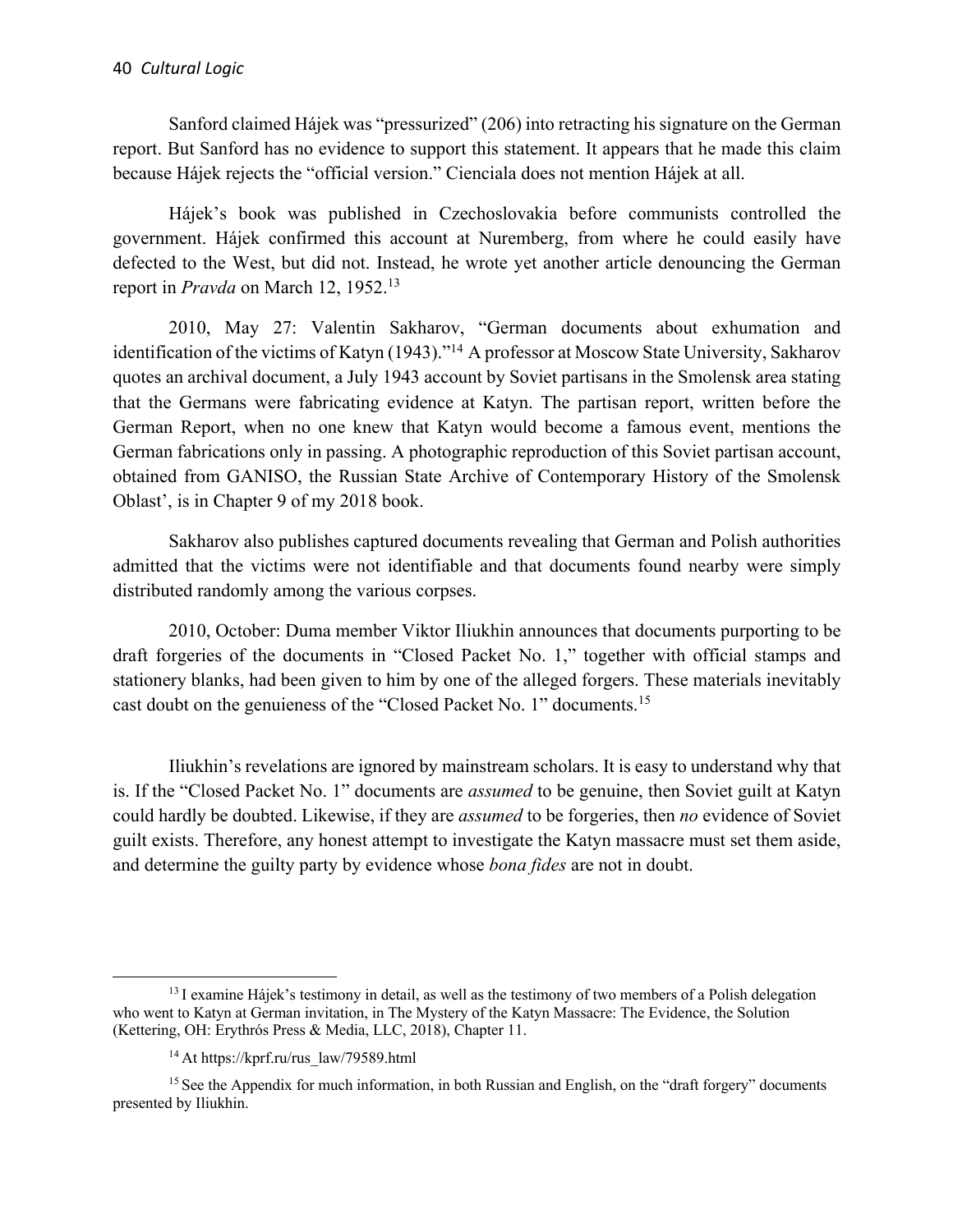2011, June 06: Sergei Romanov, "Katyn documents. Documents from the GDA SBU16 concerning the victims from the Ukrainian list."17 Romanov presents high-quality scans of these documents, with a bare minimum of his own analysis. In effect, analysis is left to the interested reader.

These 121 documents provide proof that many of these men were in fact alive long after spring, 1940, when – according to the "official version" of Katyn -- they should have been shot. Many of these men were not Poles but Ukrainians.<sup>18</sup> It is remarkable that Romanov published them at all, for they refute the claim that these men were "victims of Katyn." Romanov is a firm supporter of the "official version" of Katyn.

2007 – 2011: Aleksei Pamiatnykh, "From the unpublished materials of the Burdenko Commission."19 Pamiatnykh too is a strong supporter of the "official version" of Katyn. He has published online the inventory notes of Burdenko Commission investigators on which they recorded what they found on the corpses of Katyn victims in late 1943 and January, 1944. Like Romanov, Pamiatnykh provides no analysis of these documents.

These documents confirm the existence of Camp ON-1, one of three camps where, according to the Soviet account, the Polish POWs were sent to do road work. Sanford claims these camps were "a wholly fictitious NKVD invention." (138) Cienciala claims these documents were planted on the corpses by the Soviets, but cites no evidence to support this statement. (319-320)

In fact we have evidence that they were *not* planted. The last name on one piece of paper found by Soviet investigators on a Katyn corpse is mostly unreadable, and was not used in the Burdenko Report. I have identified this name as Przemyslaw, son of Boleslaw, Kozietulski, an Ostashkov prisoner.20

The fact that the Soviet investigators could not decipher the name on this paper and did not use it is strong evidence that they did not "plant" – i.e., fabricate – it. For more evidence that the Soviets did not plant these papers see the discussion below concerning Kathleen Harriman's letter and report.

Therefore, Kozietulski was transferred to Kalinin, along with the other prisoners of the Ostashkov camp. But his body ended up at Katyn. This in itself contradicts the "official version,"

<sup>&</sup>lt;sup>16</sup> Archives from the Branch State Archive of the SBU, Ukraine Security Service, equivalent to Russian FSB, successor to the KGB – MGB/ MVD – NKVD.

<sup>17</sup> At http://katynfiles.com/content/gdasbu-1.html

<sup>&</sup>lt;sup>18</sup> See Grover Furr, The Mystery of the Katyn Massacre: The Evidence, the Solution (Erythrós Press, 2018), Chapter 13: "The 'Ukrainian Trail of Katyn'." (Furr 2018)

<sup>19</sup> At http://katynfiles.com/content/pamyatnykh-burdenko-materials.html

<sup>20</sup> Furr (2018) Chapter 3, 62-65.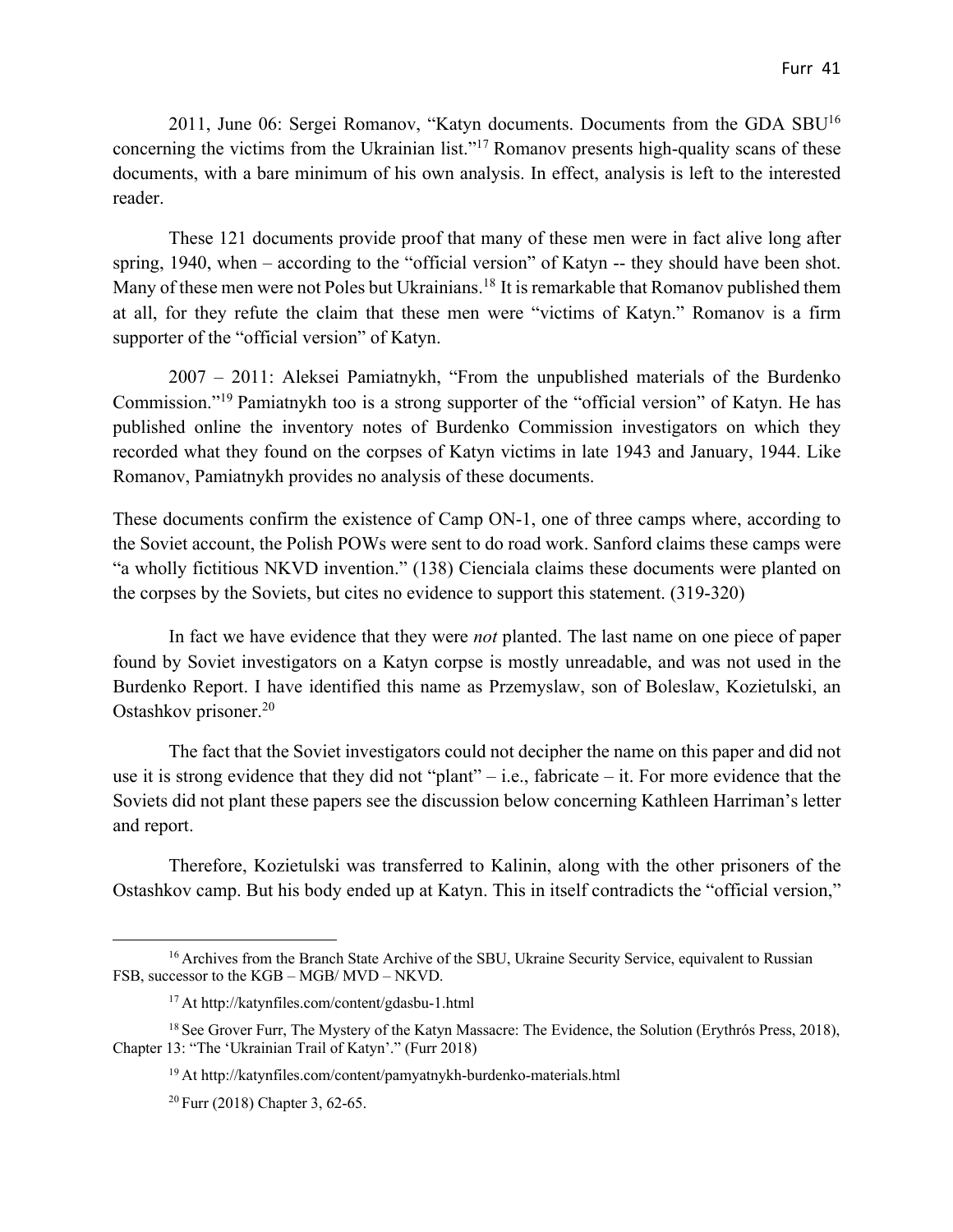according to which all the Polish prisoners were shot at or near the cities to which they were transferred from their POW camps.

2011, May 25: Announcement of the discovery of the badge of Polish policeman Josef Kuligowski at a German mass murder site in Volodymyr-Volyns' kiy, Ukraine.<sup>21</sup>

Kuligowski was a prisoner at Ostashkov. On April 13, 1940, he was transferred to Kalinin, along with other Polish POWs.22 Kuligowski's memorial plaque is at the Mednoe memorial site, near Tver' (formerly Kalinin), and his name is in the "Mednoe Cemetery Book" published by the Polish government.<sup>23</sup> But Kuligowski's badge – and, presumably, his body – was buried at Volodymyr-Volyns'kiy, at least 1200 km from Kalinin (Tver'), and in a mass grave of victims of the Nazis.

2011, September 5: Announcement of the discovery at the Volodymyr-Volyns'kiy site of the badge of Polish policeman Ludwig Małowiejski.<sup>24</sup> Małowiejski too was an Ostashkov prisoner, transferred to Kalinin in April, 1940. <sup>25</sup> His memorial plaque is also at Mednoe. He is also in the "Mednoe Cemetery Book."26

The central assumption of the "official version" of Katyn is that the Polish prisoners were transferred in the spring of 1940 from their POW camps – Kozel'sk, Ostashkov, and Starobel'sk – to the NKVD at the nearest city – Smolensk, Kalinin (Tver') and Kharkiv – shot there, and buried at Katyn, Mednoe, and Piatykhatky respectively. The discoveries of the badges of Ostashkov prisoners Kuligowski and Małowiejski at Volodymyr-Volyns'kiy, in a mass grave of victims of German murder in 1941, strongly suggests that this assumption is false.

Thus these discoveries strongly challenge the "official" -- "the Russians-did-it" -- version of Katyn. There is no other version of the Katyn massacres that alleges Soviet guilt.

<sup>21</sup> "Osoby z Listy Katyńskiej mordowano we Włodzimierzu Wołyńskim?!" https://web.archive.org/web/20110922233230/http://www.itvl.pl/news/osoby-z-listy-katynskiej-mordowano-wewlodzimierzu-wolynskim—

<sup>22</sup> Jędrzej Tucholski. Mord w Katyniu: Kozielsk, Ostaszków, Starobielsk. Lista ofiar. Warszawa: Instztut Wydawniczy Pax, 1991, p. 810. No. 15: NKVD list No. 026/1 of 13 April 1940, position 15.

<sup>&</sup>lt;sup>23</sup> Miednoje. Księga Cmentarna Polskiego Cmentarza Wojennego. Warsaw: Rada Ochrony Pamiêci Walk i Mêczeñstwa 2005. Tom 1, 465.

<sup>24</sup> "Kolejny policjant z Listy Katyńskiej odnaleziony we Włodzimierzu Wołyńskim

https://web.archive.org/web/20111016084252/http://www.itvl.pl/news/kolejny-policjant-z-listy-katynskiejodnaleziony-we-wlodzimierzu-wolynskim—

<sup>&</sup>lt;sup>25</sup> Tucholski p. 887 No. 76. Małowiejski was in a transport of 100 Polish prisoners sent to the Kalinin NKVD on April 27, 1940.

<sup>26</sup> Miednoje. Księga Cmentarna Polskiego Cmentarza Wojennego. Tom 2, 541.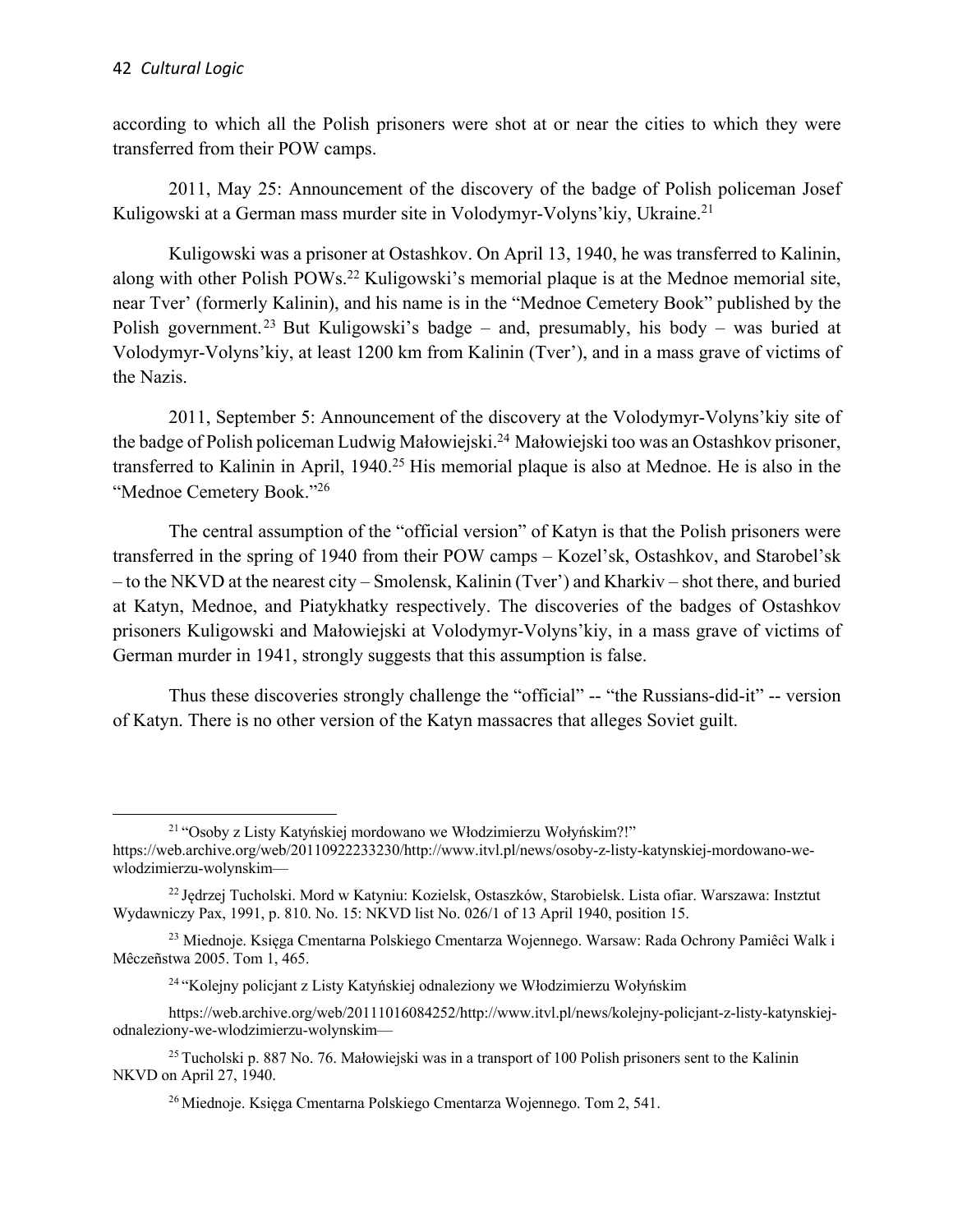2012, October – November: Publication of the report on the excavation of mass graves at Volodymyr-Volyns'kiy.27

In this report, signed by Polish archeologist Dr. Dominika Siemińska, only Kuligowski and his badge are mentioned. The report is silent about Małowiejski's badge, discovery of which had been reported by the Polish media.

In the report Dr. Siemińska states that 96%+ of the shell casings found in the mass grave are German and dated 1941. She also affirms that these mass murders must have taken place no earlier than 1941:

Z pewnością stwierdzono, że zbrodnia została dokonana nie wcześniej niż w 1941 roku. (p.4)

It is confirmed with certainty that the crime did not take place earlier than 1941.

The presence of their badges in the mass grave of victims of the Germans is evidence that Kuligowski and Malowiejski were alive and in the Ukraine until at least late June 1941. They were indeed shipped from Ostashkov to Kalinin – we have the Soviet transit lists -- but were not killed there. This fact refutes the "official version."

2012, December: Publication of Ivan Katchanovski's article "Katyn in Reverse in Ukraine: Nazi-led Massacres turned into Soviet Massacres."28 Dr. Katchanovski, a historian of Ukrainian background at the University of Ottawa, Canada, exposed the Polish-Ukrainian claim that the victims killed at Volodymyr-Volyns'kiy were NKVD victims to be a cover-up of the fact that it was the Nazis and their Ukrainian Nationalist allies who committed the murders.

2013, February 20: Ukrainian archeologist Oleksei Zlatohorskyy expresses with alarm the political problem raised by the Polish archeologist's identification of the Germans as the murderers:

Incautious statements by Polish archeologists about the belongings of the remains found on the land of the castle of Kazimir Velikii in Vladimir-Volynskii **could cast** 

http://www.kresykedzierzynkozle.home.pl/attachments/File/Rap.pdf Now on the Internet Archive at https://web.archive.org/web/20131219001802/http://www.kresykedzierzynkozle.home.pl/attachments/File/Rap.pdf

<sup>27</sup> Sprawozdanie z Nadzoru Nad Badaniami Archeologiczno-Ekshumacyjnymi na Terenie Rezerwatu Historyczno-Kulturowego Miasta Włodzimierza Wołyńskiego (Ukraina). Opracowanie zespołowe pod kierunkiem dr Dominiki Siemińskiej. Rada Ochrony Pamięci Walk i Męczeństwa. (Report of the Supervision on the Archaeological-Exhumation Investi-gation in the Area of the Reservation of the Historical-Cultural Town of Volodymyr-Volyns'kiy (Ukraine). A Team Description under the Direction of Dr. Dominika Siemińska. Council for the Commemoration of Struggle and Martyrdom). Toruń, 2012, Originally at

<sup>28</sup> At http://www.opednews.com/articles/Katyn-in-Reverse-in-Ukrain-by-Ivan-Katchanovski-121212- 435.html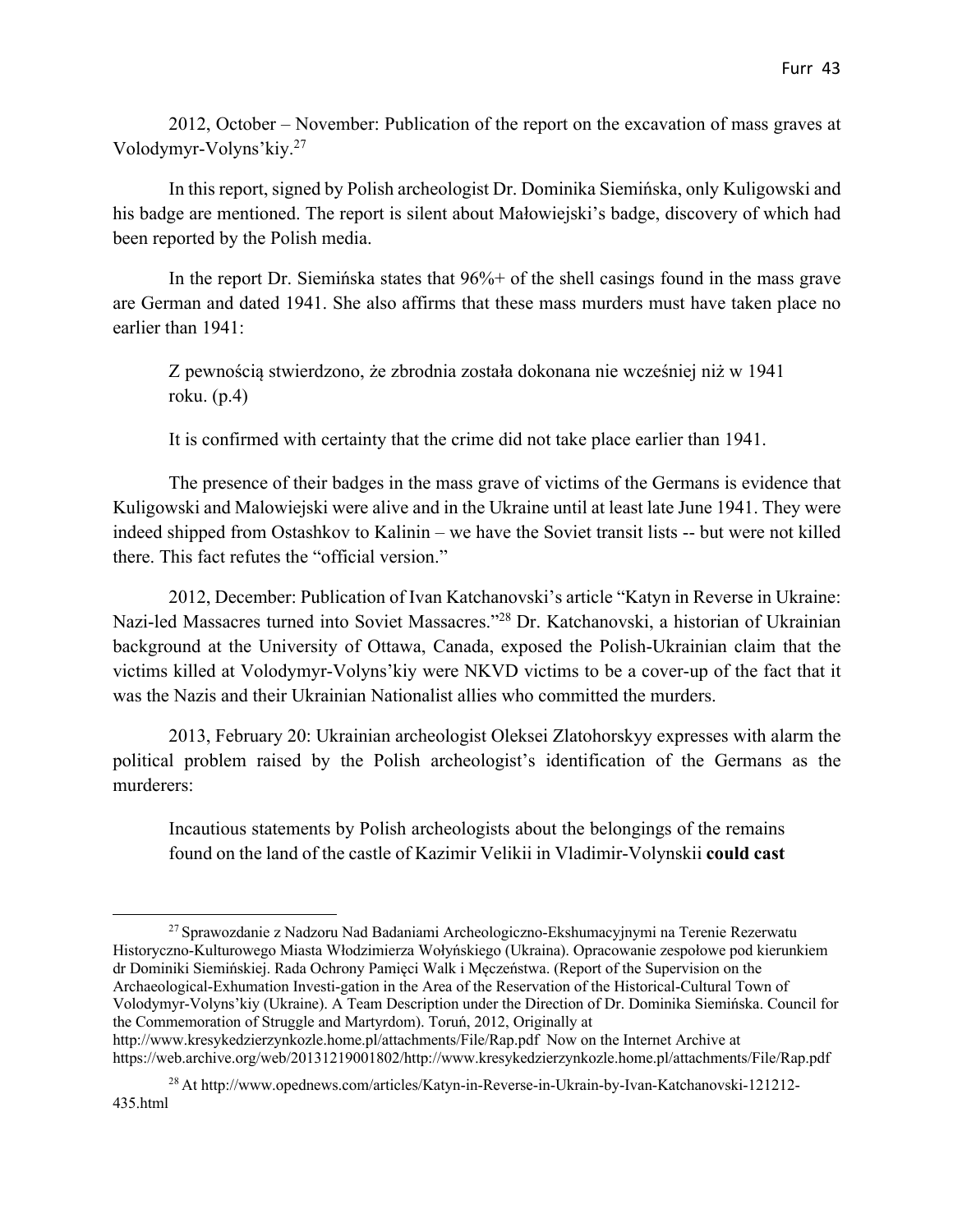# **doubt upon the already known crimes of the NKVD in relation to Polish officers** …29

The only "already known crimes of the NKVD in relation to Polish officers" is the "official version" of the Katyn Massacre. Zlatohorskyy recognized that the "official version" of Katyn appears to be disproven by the finds at Volodymyr-Volyns' kiy, and suggested that the Polish report should not have revealed what really was found there.

The *Ukrainian* archeological report on the excavations at Volodymyr-Volyns'kiy fails to mention either the discovery of Kuligowski's badge or the fact that more than 96% of the shell casings found were German and dated 1941.30 Both findings are cited in the Polish report.

2013: Valentin Sakharov's article "Secrets of Katyn." *Svobodnaia mysl'* 1 (2013).31 Here Sakharov proves that some documents listed in the German report as taken from corpses at Katyn can be dated, from internal evidence, as later than spring, 1940. Sakharov also shows that the Germans possessed the list of POWs transferred from Kozel'sk to Smolensk. In my 2018 book, I show that the Germans used that list to assign false identities to at least some corpses.

2013, September – 2015 January-February: Poland withdraws the November, 2012, report on the Volodymyr-Volyns'kiy excavations, and now claims that the Soviet NKVD shot the victims.

By September, 2013 Dr. Siemińska begins to shift the blame onto the NKVD for some killings. But she still refers to "the identification of persons on the Mednoe list" and repeats that "most shell cases are also of German production."32

By October 13, 2013, Dr. Siemińska no longer mentions the German shells dated 1941, and no longer mentions Kuligowski and Małowiejski, the supposed Katyn victims whose badges had been found at Volodymyr-Volyns'kiy.33

<sup>29</sup> Скороход, Ольга. "Польские археологи нагнетают ситуацию вокруг жертв, расстрелянных в 1941 м." (Ol'ga Skorokhkod. Polish archeologists stir up the situation around the victims shot in 1941). At http://gazeta.ua/ru/articles/history/\_polskie-arheologi-nagnetayut-situaciyu-vokrug-zhertv-rasstrelyannyh-v-1941 m/483525 All boldfacing in this article is by the author.

<sup>30</sup> "ДОСЛІДЖЕННЯ ВИЯВЛЕНИХ РЕШТОК ЛЮДЕЙ , РОЗСТРІЛЯНИХ В 1941 РОЦІ НА ГОРОДИЩІ " ВАЛИ" У ВОЛОДИМИРІ- ВОЛИНСЬКОМУ .ЕКСГУМАЦІЙНІ ДОСЛІДЖЕННЯ 2012 РОКУ." (Investigation of discovered remains of persons shot in 1941 at the 'Shafts' site at Volodymyr-Volyns'kiy. Investigation of exhumations of 2012.) (Doslizhdennia) At http://volodymyrmuseum.com/publications/32 publications/naukovi-statti/170-doslidzhennya-vyyavlenykh-reshtok-lyudey-rozstrilyanykh-v-1941-rotsi-nahorodyshchi-valy-u-volodymyri-volynskomu-ekshumatsiyni-doslidzhennya-2012-roku

<sup>31</sup> Online at http://svom.info/entry/319-tajny-katyni/

<sup>32</sup> "Kim są ofiary z Włodzimierza?" https://naszdziennik.pl/polska-kraj/54675

<sup>33</sup> Interview on Youtube: https://www.youtube.com/watch?v=gPGFcvETG1Q (accessed 04.06.19)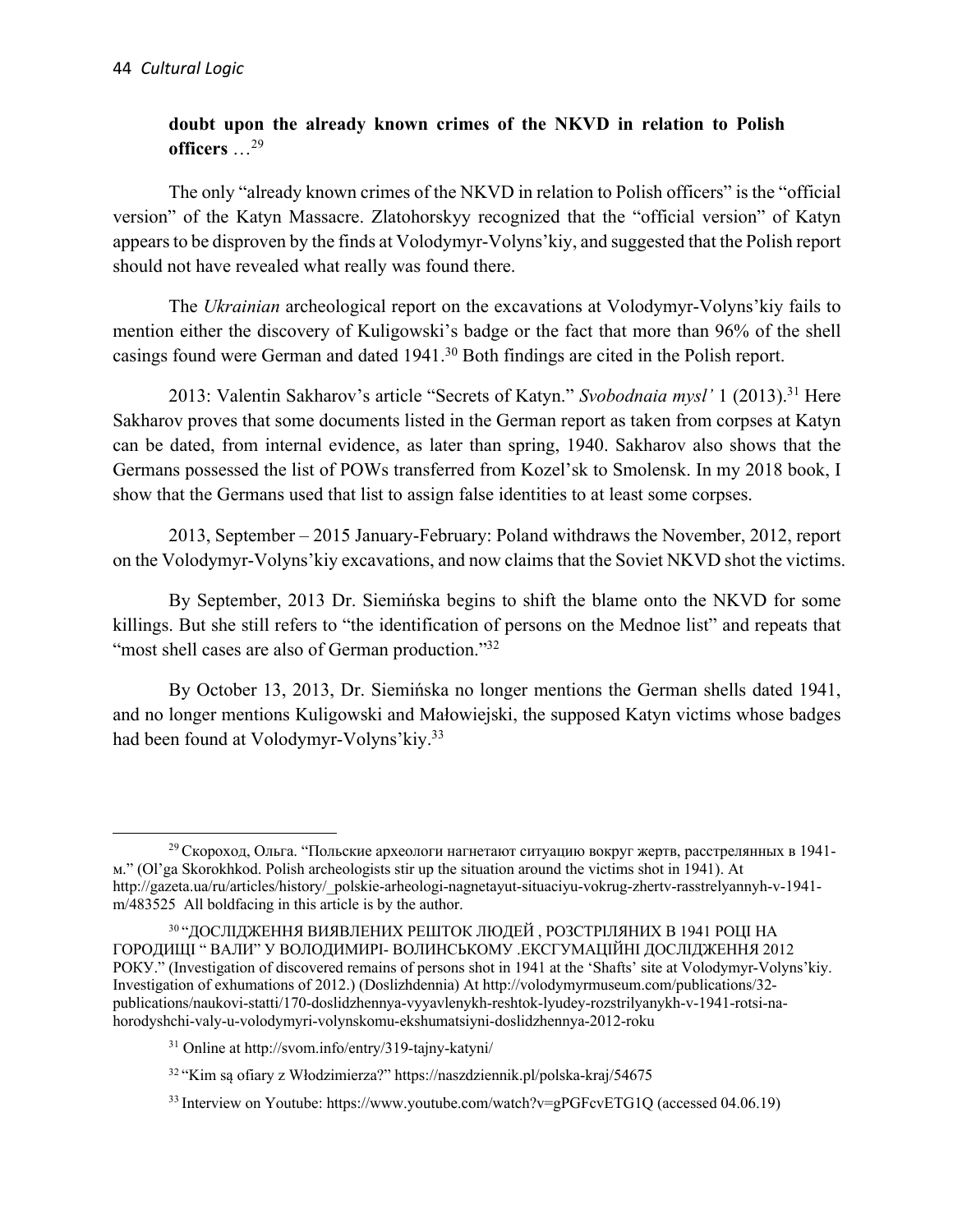However, she reveals that *two more* badges of Polish policemen have been found.<sup>34</sup> But the policemen who owned *these* badges are not identified. This raises the suspicion that these men too may be on the "Katyn" list – otherwise, why not name them? That would constitute yet more evidence that the Soviets did not kill the Polish POWs.

By January-February 2015 Dr. Siemińska is blaming the NKVD alone.<sup>35</sup>

2015, August: Aleksandr Gur'ianov of the Moscow "Memorial Society" publishes *Ubity v Katyni* – "The men killed at Katyn." Gur'ianov *assumes* that the Soviets were the killers at Katyn, but admits that there is no evidence of this, aside from "Closed Packet No. 1."

… if we restrict ourselves to only the Soviet sources listed, from a formal point of view it is impossible to establish any connection between the decision of the Politburo of March 5,  $1940^{36}$  on the shooting of Polish prisoners of war and the NKVD proscription lists. (66-7)

The need to refer to the absence of signs of life after the spring of 1940 and the commonality of the fate of the identified and the unidentified by the results of the exhumation, in order to consider the NKVD prescription lists as lists of dispatching for execution by shooting – this is the weakest link in our formal legal evidence chain. (67)

In fact, we do have "signs of life after the spring of 1940" for many of the Polish POWs listed in the Soviet *transit* lists (not "proscription" lists, as Gur'ianov claims) and in the German report. Gur'ianov simply ignores this evidence – as he must, if he is to remain loyal to the "official version."

Gur'ianov admits that he must *assume* that all the corpses unearthed by the Germans and listed in their 1943 report are bodies of prisoners from the Kozel'sk camp.

We proceed from the premise that all the remains exhumed in 1943 in the Katyn forest, including those listed in the list of "outsiders" in the Appendix<sup>37</sup>, are the

<sup>34</sup> Photos of these badges here: - http://msuweb.montclair.edu/~furrg/research/vv/ppbadge01.jpg http://msuweb.montclair.edu/~furrg/research/vv/ppbadge02r.jpg http://msuweb.montclair.edu/~furrg/research/vv/ppbadge02o.jpg

<sup>35</sup> Dzennik Kijowski January-Februray, 2015, p. 5 - http://kresy24.pl/wpcontent/uploads/2015/03/Dziennik\_Kijowski\_2\_2015.pdf

<sup>&</sup>lt;sup>36</sup> This is one of the documents in "Closed Packet No. 1." It may be viewed at http://katyn.ru/index.php?go=Pages&in=view&id=26

<sup>&</sup>lt;sup>37</sup> Gur'ianov is referring to the Appendix to his own book.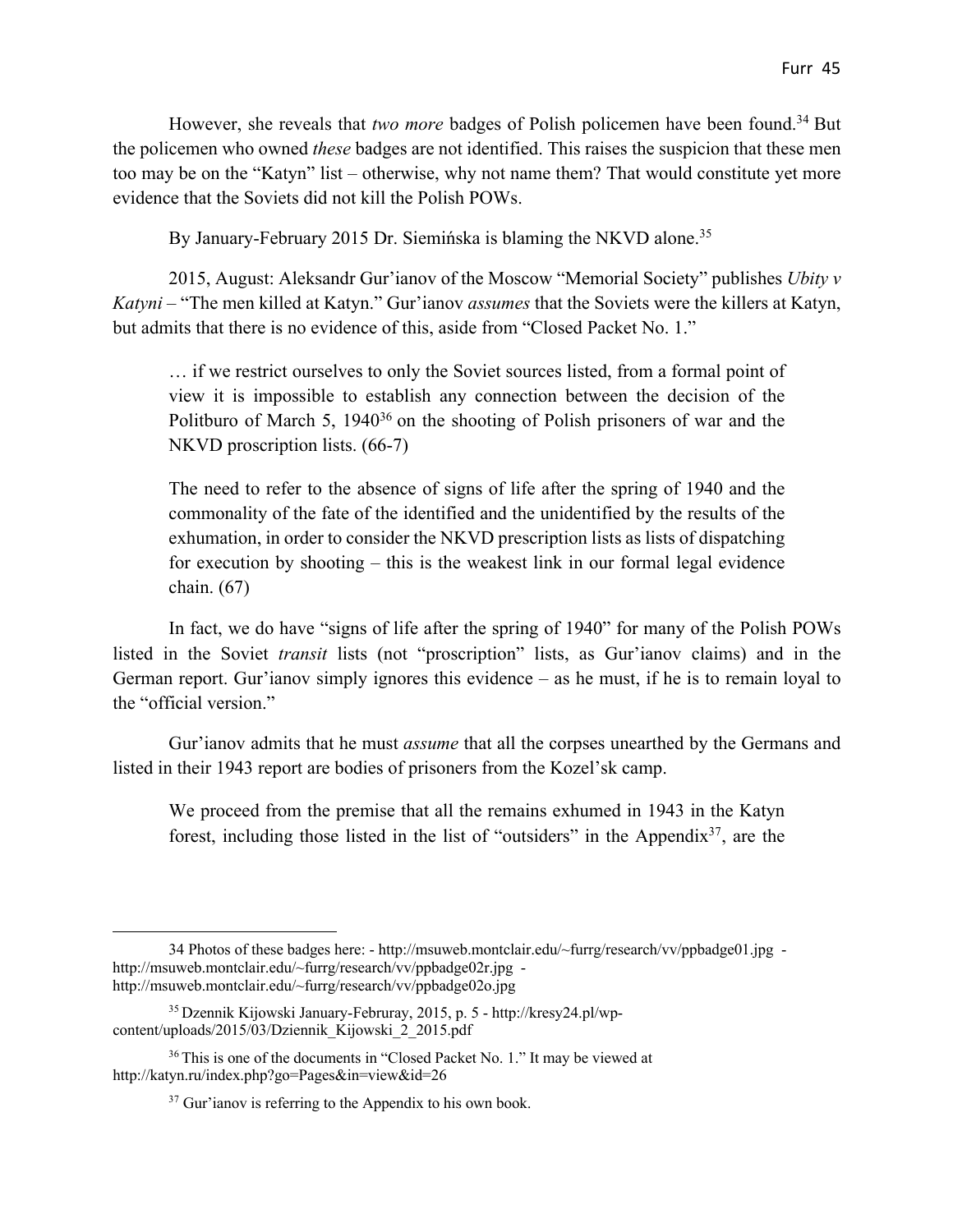remains of prisoners of war from the Kozel'sk camp mentioned in the documents of the NKVD. (77)

If Gur'ianov had been interested in an objective study of Katyn, he would not have made this assumption. He makes it because this assumption is essential to the "official version," according to which all the Polish POWs were shot at or near the cities to which they had been transferred out of the POW camps.

Gur'ianov lists a number of names in the German Report that he cannot identify as Kozel'sk prisoners. Given his premise, it is not surprising that he did not check the prisoner lists from the other two POW camps, Ostashkov and Starobel'sk. In my 2018 book I have identified a number of them as Ostashkov and Starobel'sk prisoners. Discovery of bodies of prisoners from these camps at Katyn dismantles the "official version" and supports the Soviet account, according to which the prisoners were not shot, but were transferred on to labor camps to do road work.<sup>38</sup>

2015, Winter: Publication of Kathleen Harriman's letter of January 28, 1943, to her sister Mary and to Pamela Churchill, wife of Randolph, son of Winston Churchill.<sup>39</sup> Kathleen Harriman visited Katyn in January 1944 with her father, US ambassador to the USSR Averill Harriman. At Katyn she observed Soviet investigators searching some corpses. She wrote:

While I was watching, they found one letter dated the summer of '41, which is damned good evidence.

She repeated this in the formal report she made after visiting Katyn, and gave the precise date on the letter– June 20, 1941.<sup>40</sup>. This confirms Pamiatnykh's discovery that all the names of Polish POWs mentioned in the Burdenko Report except that of Stanislaw Kuczynski are also mentioned on the documents found on the corpses by Soviet investigators.

Pamiatnykh writes:

It should be noted that 21 names are mentioned in the aforesaid inventory. In addition, another Polish surname, not mentioned in the inventory, is in the published Report of the Burdenko Commission (Stanislav Kuchinski).

This is an important point. If the Burdenko investigators' materials had included the document from Kuczynski, that would have suggested the possibility that it had been "planted" in order to be "discovered" when Kathleen Harriman was observing. That would, in turn, cast doubt

<sup>&</sup>lt;sup>38</sup> Gur'ianov also acknowledges that no "shooting lists" have been discovered, though he insists that they must have existed – if the Soviets really did shoot the Poles. (80)

<sup>39</sup> Harriman Magazine, Winter, 2015, 12-23. Letter at p. 18. At http://www.columbia.edu/cu/creative/epub/harriman/2015/winter/kathleen\_harriman.pdf

<sup>40</sup> Madden Commission, Part 7, p. 2138.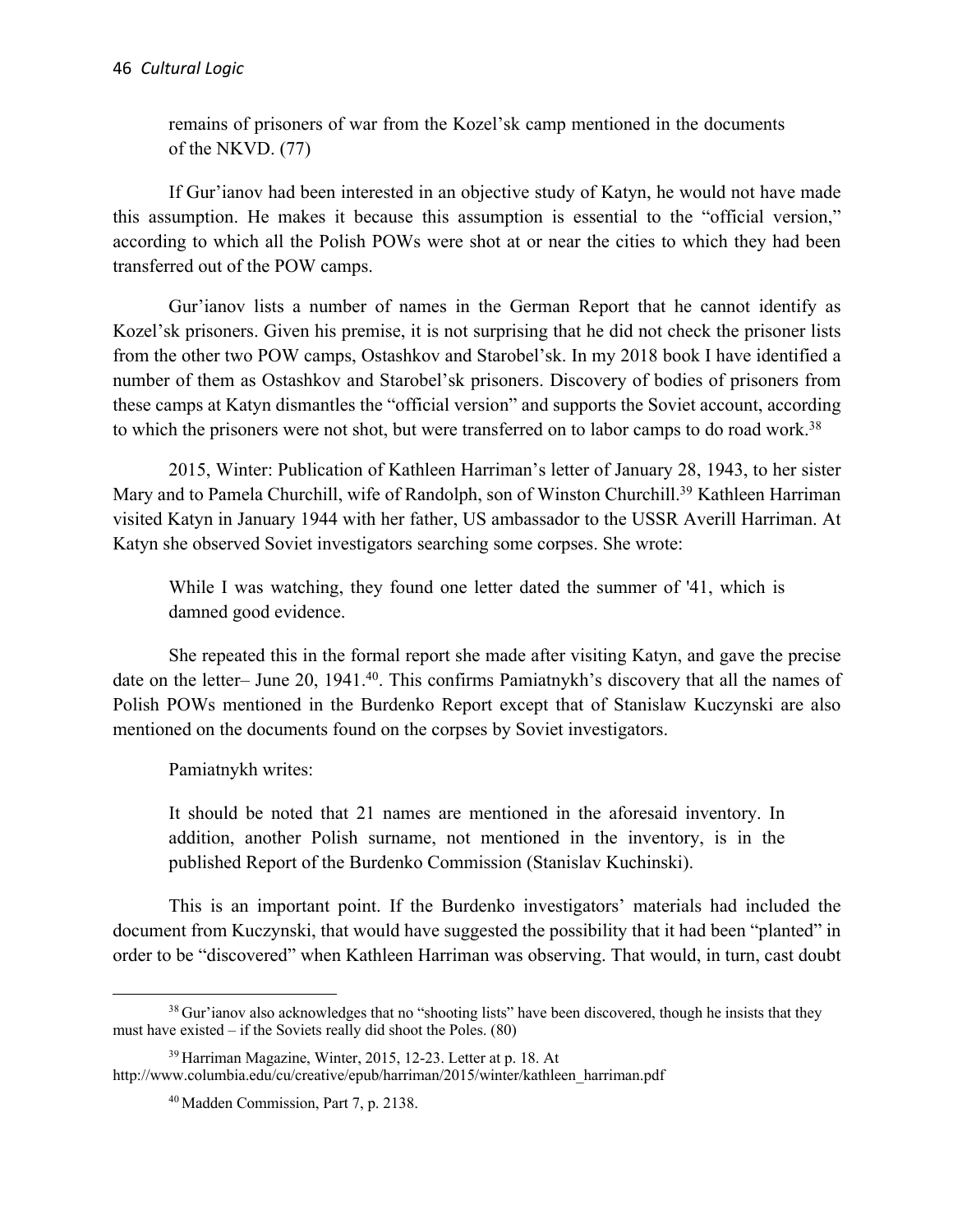on the bona fides of this document and, by extension, the other documents presented by the Burdenko investigators. Thanks to the documents published by Pamiatnykh, to Kathleen Harriman's letter, and to the Kozietulski document discussed previously, we can be certain that these materials were *not* planted by the Soviets.

# **Conclusion: The Germans shot the Polish prisoners.**

The *only* evidence that points towards Soviet guilt are: (a) the documents in "Closed Packet No.1," the genuineness of which has been credibly challenged by the alleged forgery documents produced by Viktor Iliukhin in 2010; (b) testimony of Katyn area residents published in the German report and supporting the German version; (c) testimony by retired NKVD men to Soviet officials in 1990 in support of the Gorbachev "official version."

However,

- the genuineness of the "Closed Packet No.1" documents are called into question by the draft forgery documents made public by Iliukhin;
- the testimony of residents in the German report is contradicted by other testimony from residents in the Soviet Burdenko Report;
- the 1990 testimony of the former NKVD men is also contradicted by the Soviet residents' testimony in the Burdenko Report. In addition, it is full of contradictions, shows signs of intimidation and falsification, and does not mention Katyn at all. Eyewitnesses are vulnerable to intimidation, and eyewitness testimony is one of the least reliable types of evidence.<sup>41</sup>

Therefore, any objective study of the Katyn massacre mystery must set the evidence in categories (a) through (c) aside, and proceed on the basis of evidence that cannot have been fabricated. I call this the "unimpeachable" evidence.

*All* of the "unimpeachable" evidence – the evidence that cannot have been faked -- supports the conclusion that the Germans, not the Soviets, are guilty of the mass murders of Polish POWS collectively known as the Katyn massacre. It necessarily follows that the "Closed Packet No. 1" documents are indeed forgeries, since they contradict the evidence that we know is genuine.

Why did Gorbachev, Yeltsin, and their men claim Soviet guilt without any evidence? We can, perhaps, hazard a guess.

One of the documents in "Closed Packet No. 1," titled "Excerpt from Protocol No.13 of the Politburo Session of March 5, 1940, titled 'A Question of the NKVD of the USSR,'" is a

 $41$  See, for example, the many publications by cognitive psychologist Elizabeth Loftus, including *Eyewitness Testimony* (Cambridge, MA: Harvard University Press, 1979; revised edition 1996).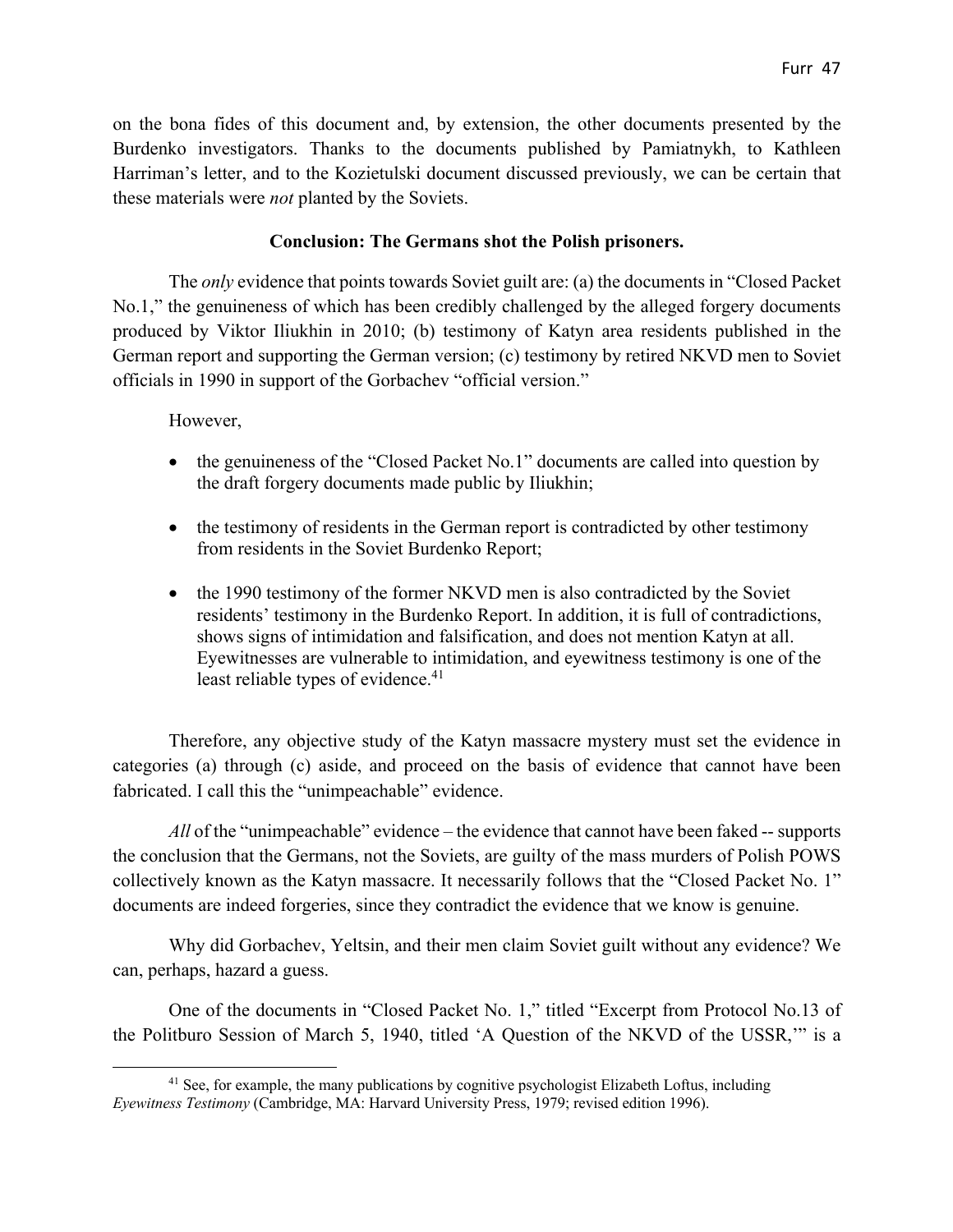duplicate, the second version of which is clearly a forgery produced during Nikita Khrushchev's time. The name of Aleksandr Shelepin has been written in where Lavrentii Beria's name should be, and the date has been changed from 1940 to 1959. The stamps on this document are from the Khrushchev era.<sup>42</sup> Stalin's name is typed at the bottom.

It is unlikely anyone would have forged such an important document unless Khrushchev had ordered it. But for some reason, Khrushchev decided not to go through with the plan to blame Stalin for Katyn. Perhaps this was because, as a Politburo member himself in March 1940, Khrushchev would have implicated himself.

We know that Shelepin, Khrushchev's head of the KGB between December 25, 1958, and November 13, 1961, was convinced by these documents that the Soviets were guilty. Shelepin's friend Valerii I. Kharazov said that Shelepin had told him the Soviets had shot the Poles. Shelepin had been told this, evidently by other KGB workers, and believed it.<sup>43</sup> Other senior Soviet officials were probably also told this.

So when, in March, 1989, Shevardnadze, Falin, and Kriuchkov advised Gorbachev to confess that the Soviets were guilty of the Katyn massacres, they may have believed it. But they had no documentary evidence. Hence, the forgery uncovered by Iliukhin.

# **Appendix**

# *The "Draft Forgery Documents" Published by Viktor Iliukhin*

\* Drafts of the forgery of the "Beria letter" read into the Russian Duma record by Duma member Viktor Iliukhin: http://www.katyn.ru/index.php?go=News&in=view&id=205

\* English –language article from a Swedish blog with the same draft forgery documents: At: https://mythcracker.wordpress.com/2010/11/27/katyn-sensational-new-documents-andilyukhins-letter-to-gryzlov-about-the-katyn-resolution-in-the-russian-state-duma/

\* The stamps, facsimiles, and blanks allegedly used in the forgery: http://www.katyn.ru/index.php?go=News&in=view&id=196

<sup>42</sup> At http://katyn.ru/images/pages/f17op166d621l135.jpg I discuss this document in Furr 2018, Chapter Four, 68-71. Both versions of this document may be viewed at http://katyn.ru/index.php?go=Pages&in=view&id=26 The obviously forged duplicate is at the bottom.

<sup>&</sup>lt;sup>43</sup> V.N. Shved, "Information about the testimony of V.I. Kharazov concerning A.N. Shelepin's note to Khrushchev" At http://www.katyn.ru/index.php?go=Pages&in=view&id=231